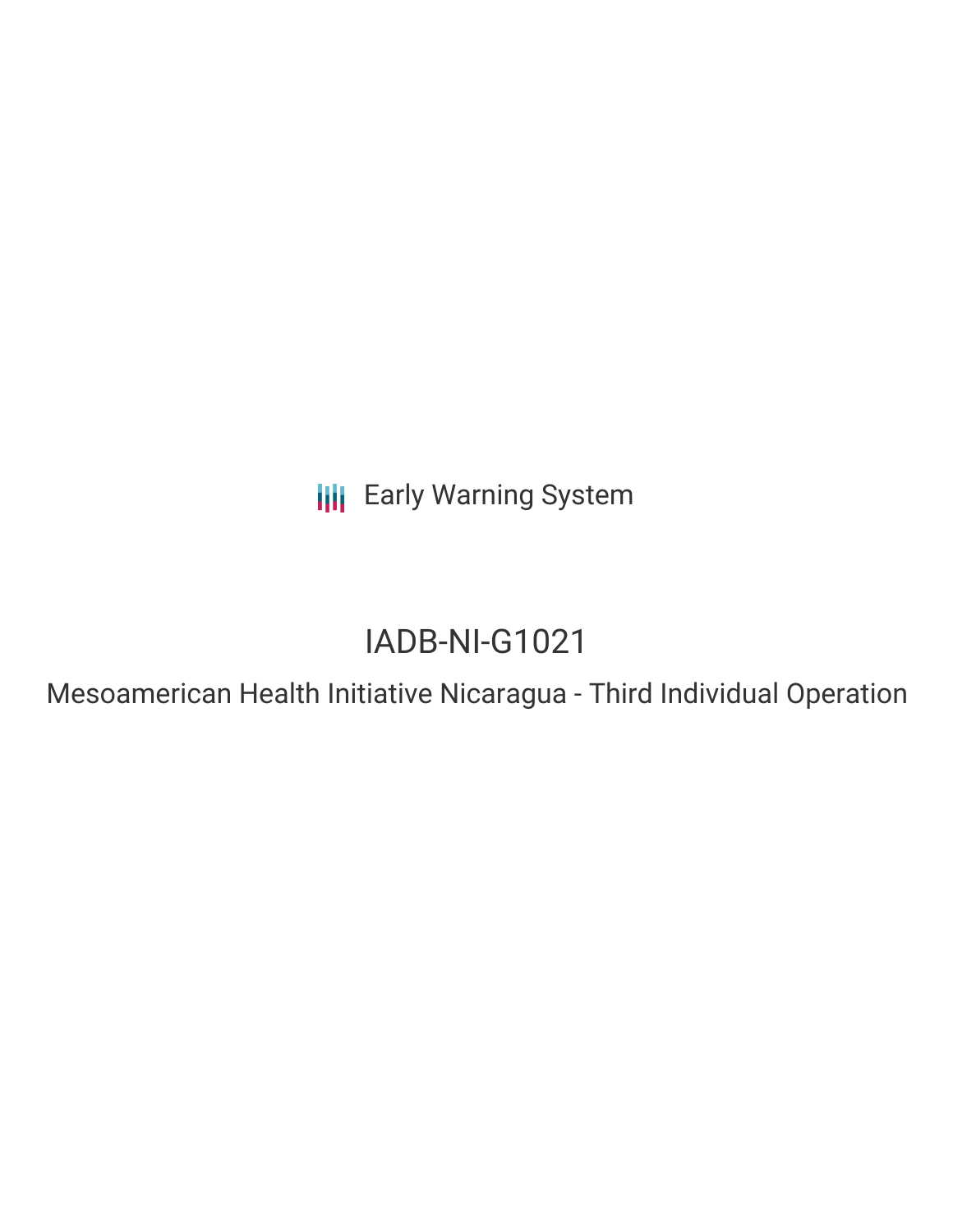

### **Quick Facts**

| <b>Countries</b>               | Nicaragua                              |
|--------------------------------|----------------------------------------|
| <b>Financial Institutions</b>  | Inter-American Development Bank (IADB) |
| <b>Status</b>                  | Approved                               |
| <b>Bank Risk Rating</b>        | C                                      |
| <b>Voting Date</b>             | 2018-07-27                             |
| <b>Sectors</b>                 | <b>Education and Health</b>            |
| <b>Investment Type(s)</b>      | Grant                                  |
| <b>Investment Amount (USD)</b> | $$1.30$ million                        |
| <b>Grant Amount (USD)</b>      | $$1.30$ million                        |
| <b>Project Cost (USD)</b>      | $$3.28$ million                        |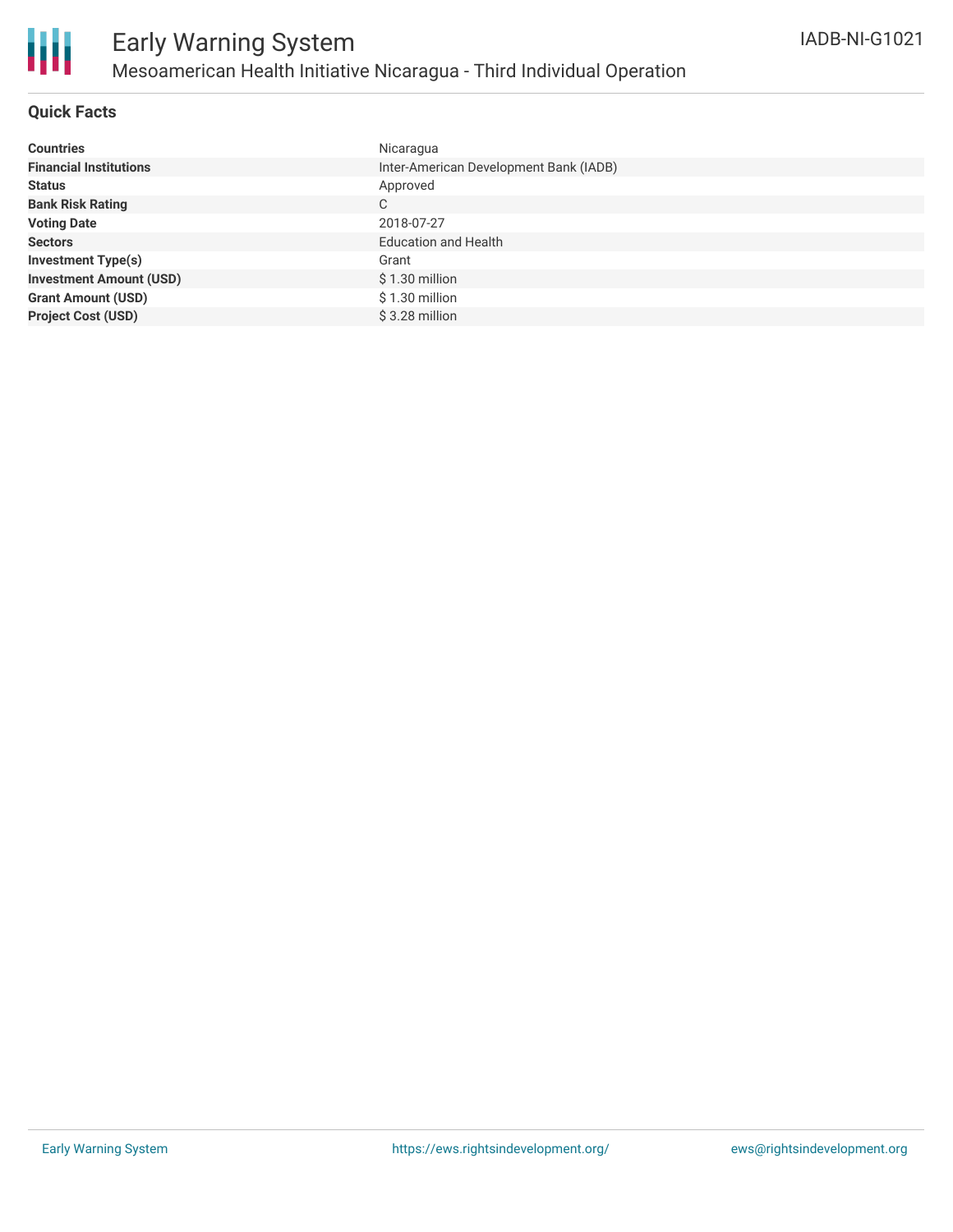

## **Project Description**

The Inter-American Development Bank has released little information on this project as of the time of writing. It states that the objective of the project is to enhance the use and quality of community and institutional services for maternal, infant and child care, with special emphasis on interventions from the communities. The project contains two operations with unspecified roles and responsibilities.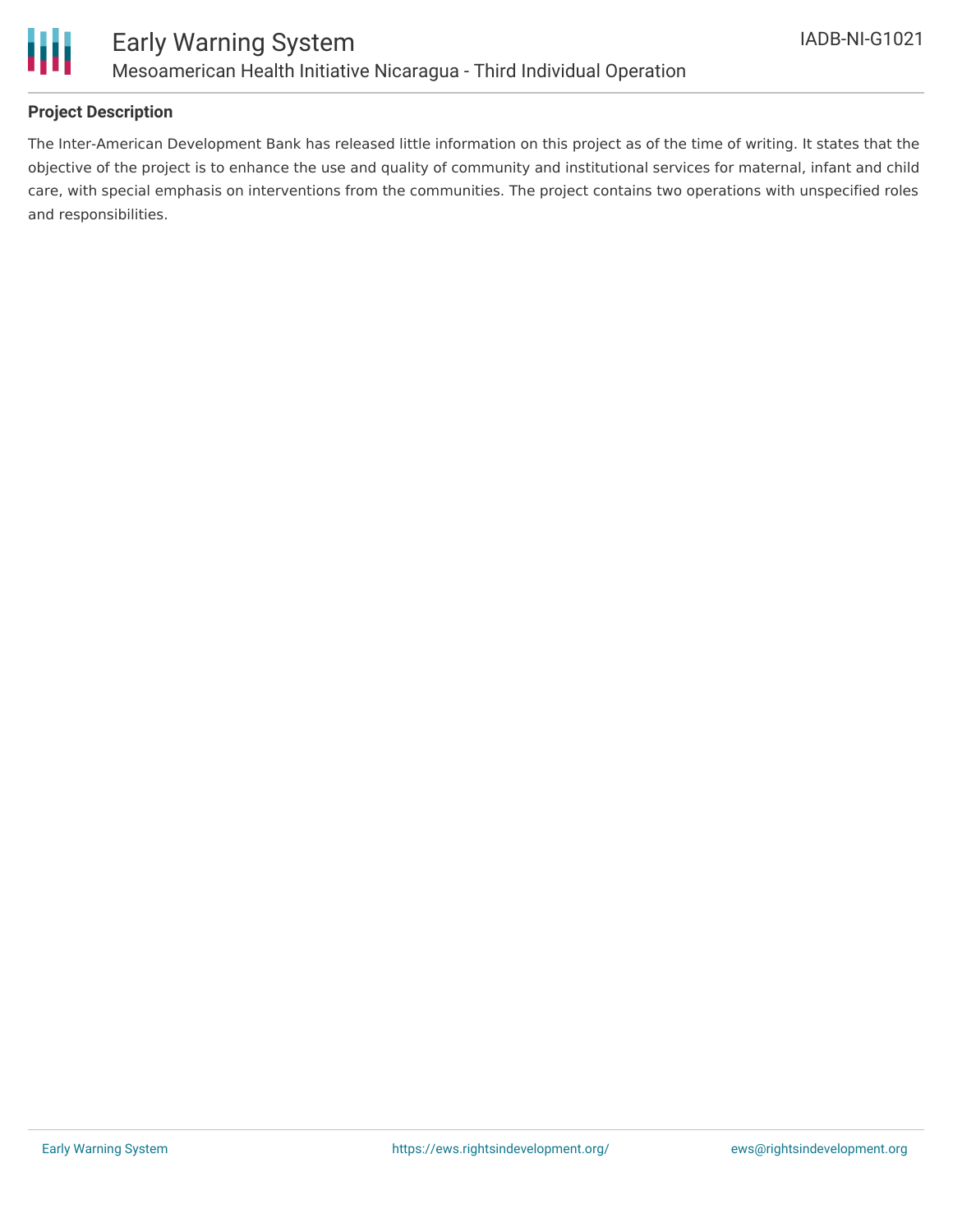

#### **Investment Description**

• Inter-American Development Bank (IADB)

Funding for this project will come from the Mesoamerican Health Facility. Country counterpart financing will provide US\$1,983,333.00.